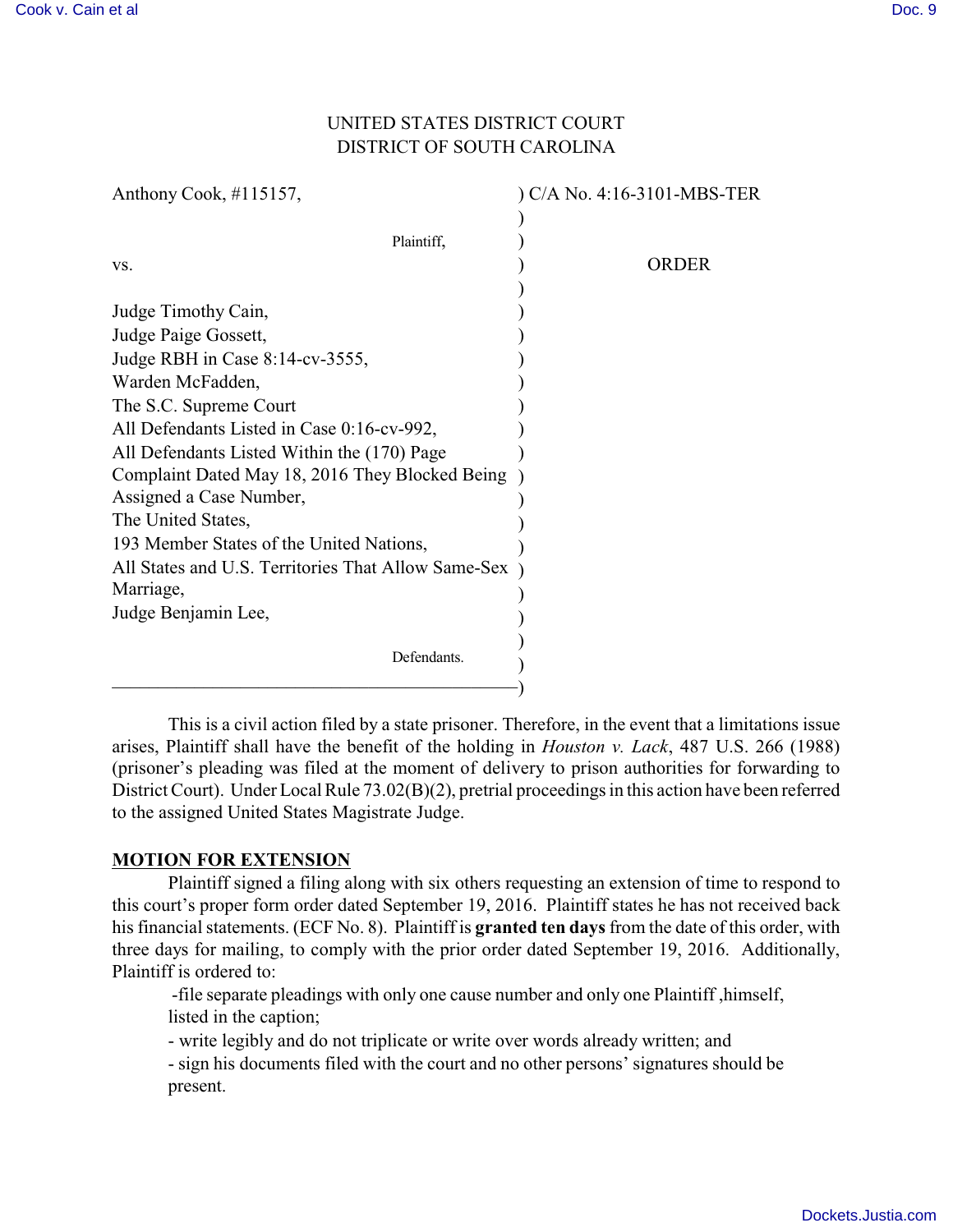#### **MOTION FOR RECUSAL OF ALL JUDGES:**

Plaintiff's filing also included a request for recusal of all judges of the South Carolina District Court. To the extent the motion seeks recusal of the undersigned, the motion is **denied**. Plaintiff alleges that the undersigned is a defendant and judges cannot sit on cases where named. On September 19, 2016, by order of this court, Plaintiff was informed that he is the sole plaintiff in this cause number and he was instructed to file service documents and a complaint form in his own name if he desired to bring this case into proper form. Plaintiff has yet to file his own Complaint and name defendants.

Plaintiff does not provide, and the Court is not aware of a basis for disqualification of the undersigned that would be appropriate in this matter. *See* 28 U.S.C. § 455. The undersigned is "presumed to be qualified, and there must be a substantial burden upon the affiant to show grounds for believing the contrary." *Nakell v. Attorney Gen. of N.C.*, 15 F.3d 319, 325 (4 Cir. 1994); *see also U.S. v. Grismore*, 564 F.2d 929, 933 (10th Cir. 1977) ("A judge is not disqualified merely because a litigant sues or threatens to sue him.").

Under the objective standard, a reasonable outside observer, aware of all the facts and circumstances of this case, would not question the undersigned's impartiality. *See id.* at 286. Plaintiff's contentions are too vague, tenuous, or speculative to establish a violation requiring recusal/disqualification. "To disqualify oneself in such circumstances would be to set the price of maintaining the purity of appearance too high —it would allow litigants to exercise a negative veto over the assignment of judges." *U.S. v. DeTemple*, 162 F.3d 279, 287 (4th Cir. 1998)(internal citations and quotations omitted).

Thus, Plaintiff's Motion for Recusal is denied, and Plaintiff is instructed to comply with this order and the Court's prior order dated September 19, 2016.

#### **TO PLAINTIFF:**

This case is not in proper form. **If Plaintiff does not bring this case into proper form within the time permitted by this Order, this case may be dismissed for failure to prosecute and failure to comply with an order of this Court under Rule 41 of the Federal Rules of Civil Procedure.** 

Plaintiff must place the civil action number listed above on any document provided to the Court pursuant to this Order. **Any future filings in this case must be sent to the address below.** All documents requiring Plaintiff's signature shall be signed with Plaintiff's full legal name written in Plaintiff's own handwriting. *Pro se* litigants shall *not* use the "s/typed name" format used in the Electronic Case Filing System. In all future filings with this Court, Plaintiff is directed to use lettersized (8½ inches by 11 inches) paper only, to write or type text on one side of a sheet of paper only and not to write or type on both sides of any sheet of paper. **Plaintiff is further instructed not to**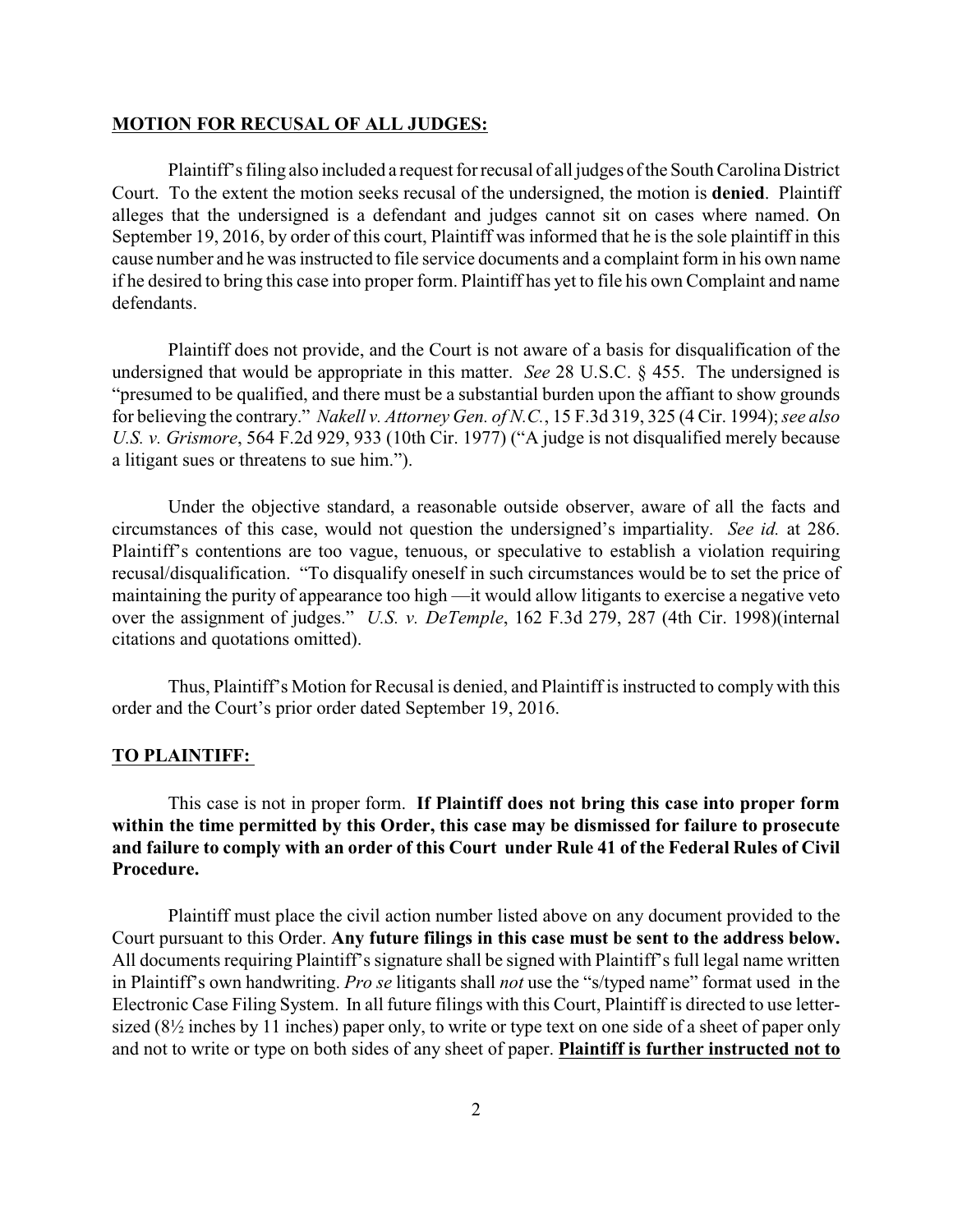## **write to the edge of the paper, but to maintain one inch margins on the top, bottom, and sides of each paper submitted**.

Plaintiff is a *pro se* litigant. Plaintiff's attention is directed to the following important notice:

You are ordered to always keep the Clerk of Court advised **in writing** (**Post Office Box 2317, Florence, South Carolina 29503**) if your address changes for any reason, so as to assure that orders or other matters that specify deadlines for you to meet will be received by you. If as a result of your failure to comply with this Order, you fail to meet a deadline set by this Court, **your case may be dismissed for violating this Order.** Therefore, if you have a change of address before this case is ended, you must comply with this Order by immediately advising the Clerk of Court in writing of such change of address and providing the Court with the docket number of all pending cases you have filed with this Court. Your failure to do so will not be excused by the Court.

### **TO THE CLERK OF COURT**:

The Clerk shall mail a copy of this Order to Plaintiff. If Plaintiff fails to comply with this Order within the period prescribed in this Order, the Office of the Clerk of Court shall forward the file to the assigned United States District Judge to determine if the case should be dismissed. *See In Re: Procedures in Civil Actions Filed by Prisoner Pro Se Litigants*, 3:07-mc-5014-JFA (D.S.C. Sept. 18, 2007). If, however, Plaintiff provides this Court with the items specified above, the Clerk of Court should forward the file to the assigned Magistrate Judge to determine if service of process should be authorized.

The Clerk of Court shall not enter any change of address submitted by Plaintiff which directs that mail be sent to a person other than Plaintiff unless that person is an attorney admitted to practice before this court who has entered a formal appearance.

#### **IT IS SO ORDERED**.

October 20, 2016 Thomas E. Rogers, III

s/ Thomas E. Rogers, III Florence, South Carolina United States Magistrate Judge

#### **Plaintiff's attention is directed to the important WARNING on the following page.**